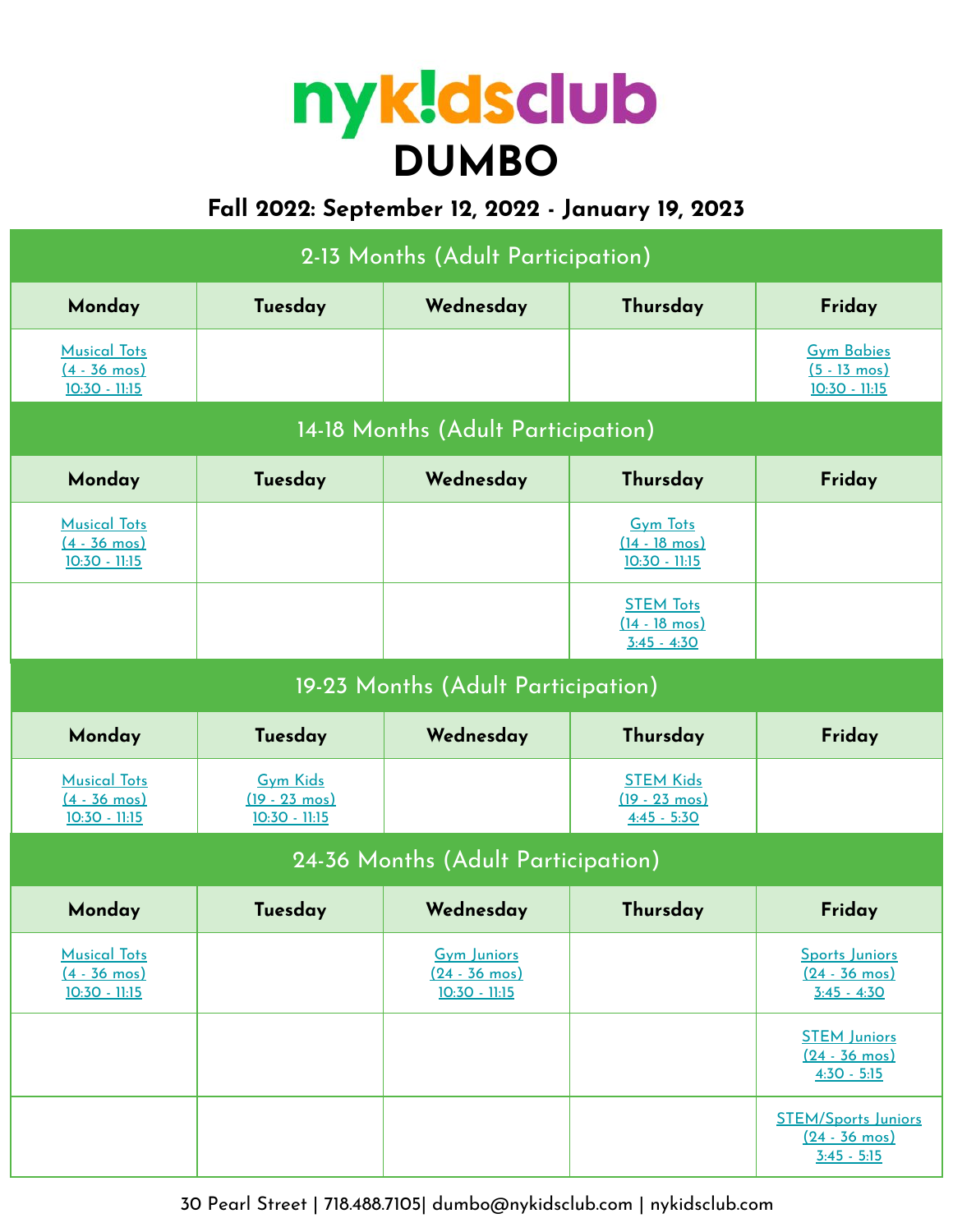| 2 1/2 - 3 1/2 Years (Independent Participation)                                     |                                                                    |                                                                                                      |                                                                   |                                                              |                                                                                  |
|-------------------------------------------------------------------------------------|--------------------------------------------------------------------|------------------------------------------------------------------------------------------------------|-------------------------------------------------------------------|--------------------------------------------------------------|----------------------------------------------------------------------------------|
| Monday                                                                              | Tuesday                                                            | Wednesday                                                                                            | Thursday                                                          | Friday                                                       | Saturday                                                                         |
| Sports I<br>$(2.5 - 3.5 \text{ yrs})$<br>$2:15 - 3:00$                              | <b>Gymnastics I</b><br>$(2.5 - 3.5 \text{ yrs})$<br>$2:15 - 3:00$  | Ultimate Fitness I<br>$(2.5 - 3.5 \text{ yrs})$<br>$2:15 - 3:00$                                     | Sports I<br>$(2.5 - 3.5 \text{ yrs})$<br>$2:15 - 3:00$            | Tumble & Dance<br>$(2.5 - 3.5 \text{ yrs})$<br>$2:15 - 3:00$ | <b>STEM I</b><br>$(2.5 - 3.5 \text{ yrs})$<br>$10:15 - 11:00$                    |
| <b>Ballet</b><br><b>Foundations I</b><br>$(2.5 - 3.5 \text{ yrs})$<br>$4:45 - 5:30$ | Sports I<br>$(2.5 - 3.5 \text{ yrs})$<br>$3:30 - 4:15$             | Tumble & Dance<br>$(2.5 - 3.5 \text{ yrs})$<br>$3:30 - 4:15$                                         | <b>Gymnastics 1</b><br>$(2.5 - 3.5 \text{ yrs})$<br>$3:30 - 4:15$ |                                                              | <b>Gymnastics I</b><br>$(2.5 - 3.5 \text{ yrs})$<br>$11:00 - 11:45$              |
|                                                                                     | <b>STEM I</b><br>$(2.5 - 3.5 \text{ vrs})$<br>$4:15 - 5:00$        | Music, Art, &<br>Story 1<br>$(2.5 - 3.5 \text{ vrs})$<br>$4:15 - 5:00$                               |                                                                   |                                                              | Gymnastics/<br><b>STEM Combo</b><br>$(2.5 - 3.5 \text{ vrs})$<br>$10:15 - 11:45$ |
|                                                                                     | Sports/STEM<br>Combo<br>$(2.5 - 3.5 \text{ vrs})$<br>$3:30 - 5:00$ | Music, Art, &<br>Story/Tumble &<br><u> Dance Combo</u><br>$(2.5 - 3.5 \text{ vrs})$<br>$3:30 - 5:00$ |                                                                   |                                                              |                                                                                  |

| 3 - 5 Years (Independent Participation)                                                  |                                                          |                                                                                                              |                                                                                       |                                                                                              |                                                                                         |
|------------------------------------------------------------------------------------------|----------------------------------------------------------|--------------------------------------------------------------------------------------------------------------|---------------------------------------------------------------------------------------|----------------------------------------------------------------------------------------------|-----------------------------------------------------------------------------------------|
| Monday                                                                                   | Tuesday                                                  | Wednesday                                                                                                    | Thursday                                                                              | Friday                                                                                       | Saturday                                                                                |
| Architects &<br><b>Engineers</b><br>$(3 - 5 \text{ yrs})$<br>$3:30 - 4:15$               | <b>Science</b><br>$(3 - 5 \text{ yrs})$<br>$3:30 - 4:15$ | <b>Tumble &amp; Dance</b><br>$\frac{\text{II/III}}{\text{II}}$<br>$(3.5 - 6.5 \text{ yrs})$<br>$3:30 - 4:15$ | <b>Earth Explorers</b><br>$(3 - 5 \text{ yrs})$<br>$3:30 - 4:15$<br><b>NEW CLASS!</b> | <b>Story Creation &amp;</b><br><b>Illustration</b><br>$(3 - 5 \text{ yrs})$<br>$3:30 - 4:15$ | <b>Gymnastics II/III</b><br>$(3.5 - 6.5 \text{ yrs})$<br>$10:00 - 10:45$                |
| <b>Ballet</b><br><b>Foundations II/III</b><br>$(3.5 - 6.5 \text{ yrs})$<br>$3:45 - 4:30$ | Sports II/III<br><u>(3.5 - 6.5 yrs)</u><br>$4:30 - 5:15$ | World Art<br>$(3 - 5 \text{ yrs})$<br>$4:30 - 5:15$                                                          | <b>Gymnastics II/III</b><br>$(3.5 - 6.5 \text{ yrs})$<br>$4:30 - 5:15$                | <b>Math Magic</b><br>$(3 - 5 \text{ yrs})$<br>$3:30 - 4:15$                                  | <u>Architects &amp;</u><br><b>Engineers</b><br>$(3 - 5 \text{ yrs})$<br>$11:15 - 12:00$ |
| <b>Gymnastics II/III</b><br>$(3.5 - 6.5 \text{ vrs})$<br>$4:30 - 5:15$                   |                                                          | <b>Math Magic</b><br>$(3 - 5 \text{ yrs})$<br>$4:45 - 5:30$                                                  |                                                                                       | Ultimate Fitness<br>  /   <br>$(3.5 - 6.5 \text{ vrs})$<br>$4:30 - 5:15$                     |                                                                                         |